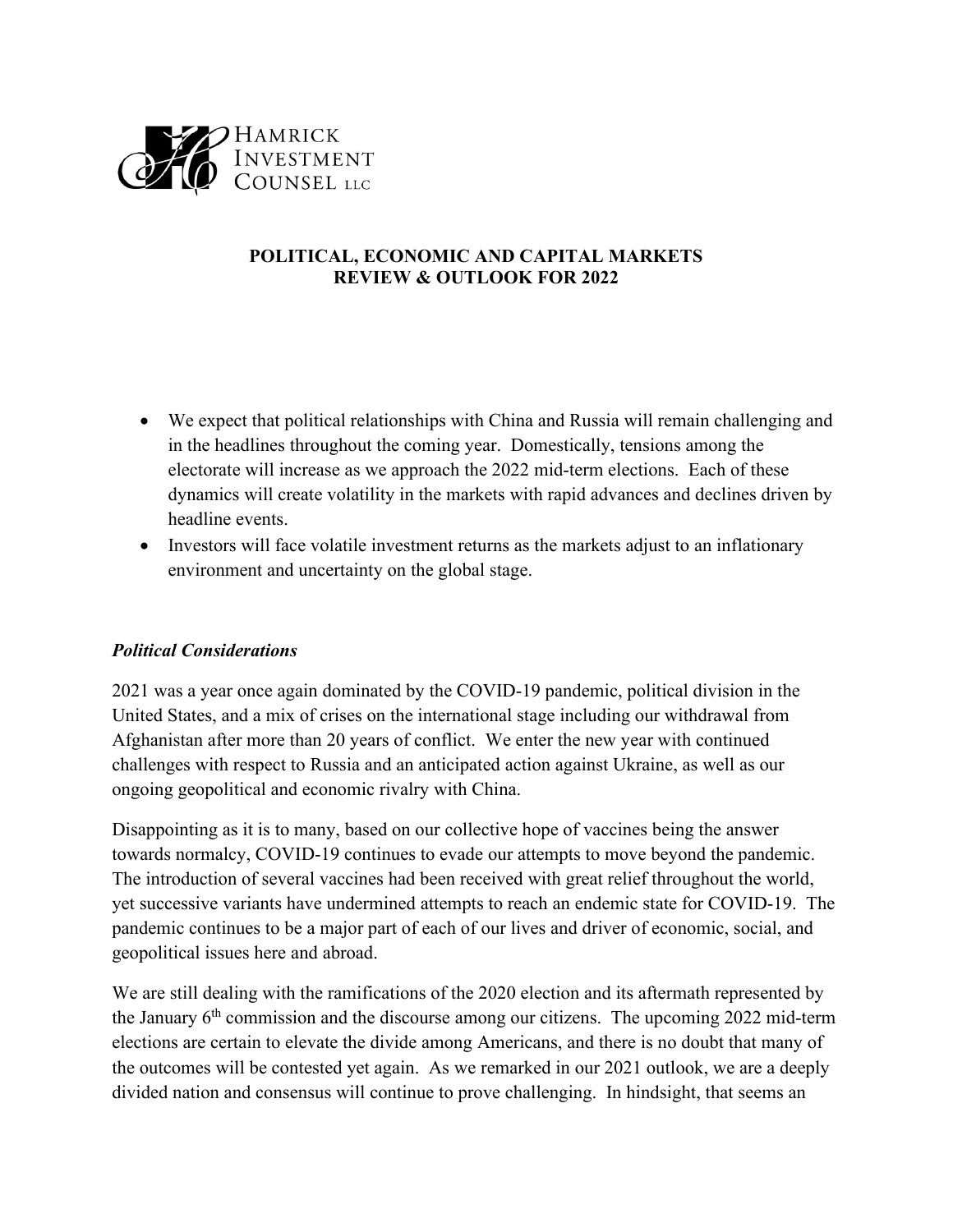understatement. Another data point for the state of our nation is presented in the Economist's 2020 Democracy Index. The United States falls into the category of a "flawed democracy" and 25<sup>th</sup> overall in its rankings.

Efforts by the Biden Administration to be the leader of the free world and rebuild confidence in our leadership role has not translated into actual successes. In a matter of months, the massing of Russian troops on the border with Ukraine has become the dominant foreign-policy story, with talk of a major conflict. Russia wants to keep Ukraine out of Western alliances or prevent the U.S. from building up a military relationship with Ukraine. NATO exercises in the Black Sea and ships sailing though territorial waters in Crimea heightens these concerns for Russia.

The response from the United States, Britain, and Western Europe has been uncoordinated. There is much in the news about economic sanctions, yet many question to what extent they would work and whether they would hurt Europe, particularly Germany in equal measure. The 8,500 U.S. troops for the Baltic states, Poland, and the others, seem irrelevant. We are engaged in high-stakes diplomacy throughout the region without a visible path to resolve the issues.

China's growth as a world power continues to influence and dominate politics in the region and with the United States. A top concern among U.S. analysts is that China's growing military capabilities and assertiveness, as well as the deterioration in cross-strait relations with Taiwan, could spark a conflict. Such a conflict has the potential to lead to a U.S.-China confrontation. That is because China has not ruled out using force to achieve Taiwan's "reunification" and the United States has not ruled out defending Taiwan if China attacks. While experts disagree about the likelihood and timing of a Chinese invasion, it does create uncertainty for the global community and equity markets around the world.

In 2021 the investment markets climbed the proverbial "wall of worry" as global markets continued an economic recovery from the 2020 nadir. We are cautious for 2022 with the challenges we face on the geopolitical front. The items of highest concern to us include an escalation of events in Ukraine, the slowing of the Chinese economy, and challenges between Taiwan and China. Here at home, we are concerned about the rise of populism and the threat to our elections and democracy.

## *Economic Review and Outlook*

2021 was a year for robust economic growth rebounding from the depths of the economic contraction due to the pandemic. Annualized global GDP growth reached 5.5%, which was its highest mark in over three decades. Economic performance varied widely among countries, dependent upon both the level of COVID transmission within a country and the severity and length of public health edicts limiting economic activity.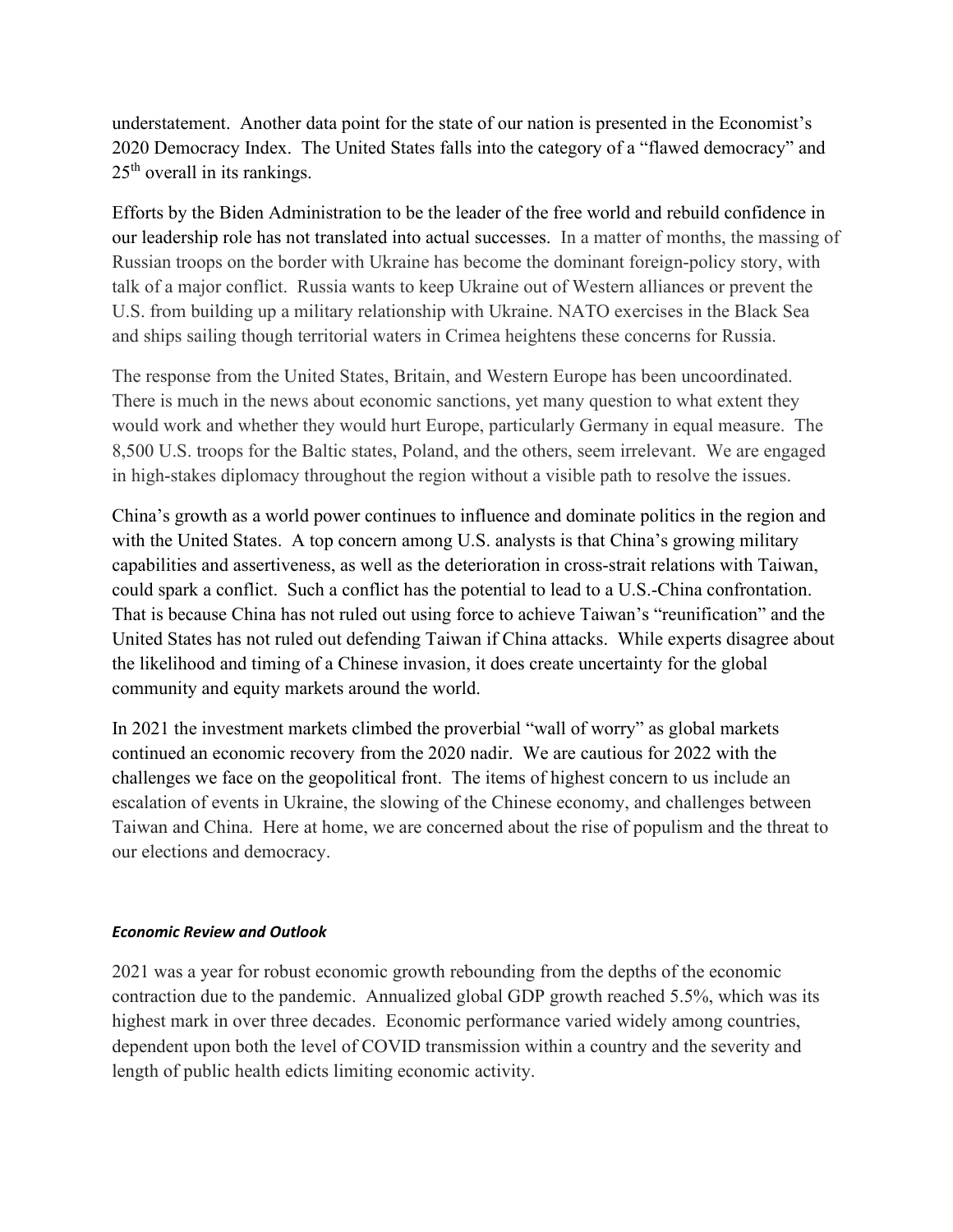Our outlook for 2022 is highly dependent upon the path of the Pandemic. Our baseline assumption is that most advanced countries will transition into an endemic phase, but the transition will occur unequally in both time and geography. From an economic standpoint, the global economy will be transitioning from running on monetary and fiscal support, though contained by the pandemic, to running on its own accord while government support eases. Overall, we anticipate global GDP to still expand at a healthy 4.2% as the global deficit spending boost eases. Though GDP will expand more slowly, the quality of economic growth will be improved.

Perhaps one of the largest surprises of the pandemic was the strength of the economy and corresponding inflation that was created. Inflation is due either to a scarcity of goods being chased by the same amount of money or to a surplus of money chasing the same amount of goods (or a mixture of both). We see most of the high inflation that has transpired, and likely to continue into 2022, caused from a scarcity of goods. When combined with the temporary influx of cash – via government transfers both here in the U.S. and in Europe – the result is a burst of inflation. With our assumption of the pandemic easing, we expect that inflation from a scarcity of goods will ease. Easing will come from a lowering of demand for goods due to more opportunities to spend on services, as well as from easing supply chain issues, which will increase the supply of goods. Lastly, the built-up savings accounts from government transfers should soon be exhausted as well.

However, inflation of labor prices may very well prove to be more persistent. The pandemic has resulted in a large net-loss of workers in the U.S. and elsewhere. The labor participation rate dropped from 63.4% prior to the pandemic (which was still a multi-decade low) - to 61.9% in December of 2021. The 1.5% decline represents nearly 4 million missing workers in the United States. The loss of workers was from three distinct categories: uneducated men, highly educated and productive women, and near retirees. The combination has created an unprecedented level of unfilled jobs – sitting at 10.9M as of January 2022. Some of these changes in composition of the workforce may be permanent or "sticky", with workers not coming back in large numbers until wages are attractive enough, in real terms, which is exactly how a new labor dynamic may lead to inflation running in the 3-4% range for many years ahead.

After several decades of Capital increasing its share of distributions from corporate earnings relative to Labor, the pandemic may prove to be a tidal change if Labor begins a long-term trend of increasing its share of the pie. This could create substantial declines of corporate profit margins into the future, depressing stock valuations. Our judgment is that it is yet too early to tell whether the recent wage gains will be persistent or temporary, lasting just a few years until there is a new equilibrium.

The current economic environment is ripe for missteps by central banks. The cause and nature of the recent spike in inflation will likely only be realized in hindsight, making policy actions aimed at reigning in inflation difficult. Will easing of supply chains solve all the inflationary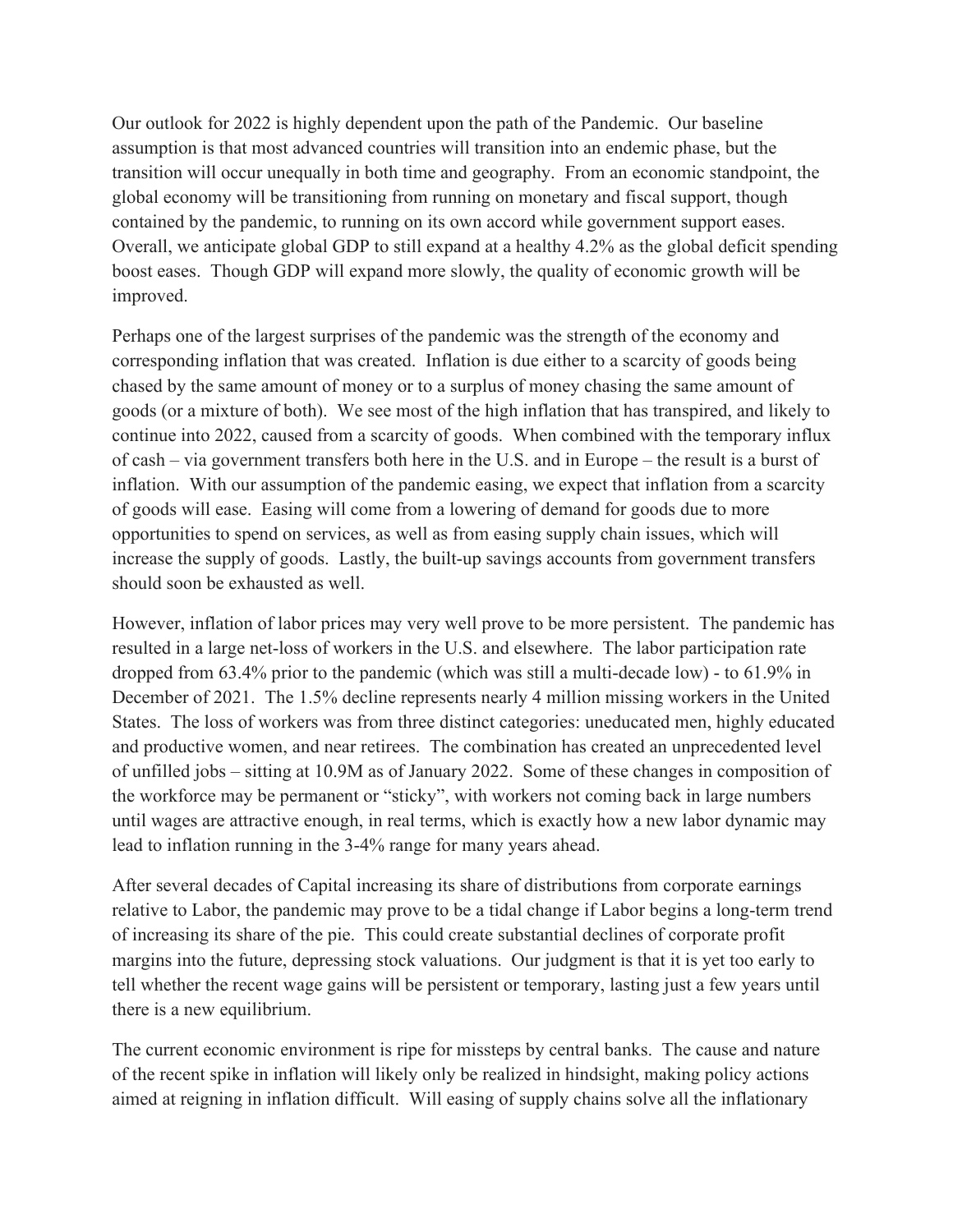pressures? Will removing quantitative easing do it, or will a Fed Funds rate above 1% be the cure that is needed? All of these judgements are made even more difficult due to the unpredictability of the course of the pandemic.

To date, it has appeared that policy makers were very successful in ameliorating the worst effects of the pandemic through a combination of monetary and fiscal plans. We liken the challenge of navigating the pandemic to threading not one needle but threading two needles at the same time – it's very difficult to get it right. Our primary concern is that, by and large, monetary actions may be the wrong medicine to "cure" the rising inflation if inflation really is primarily due to supply chain disruptions from the pandemic. Instead of reigning in prices, tightening monetary policy may only subdue the economy and have negligible effect on inflation.

## *Investment Markets Outlook & Strategy*

In our estimation, there are simply too many challenges ahead for 2022 to be a tranquil year in the markets. The course of inflation and interest rates will be the primary factor moving markets for the year ahead. Will inflation continue to rise? Will it abate from its January 7.5% peak, due supply chain normalization? Likewise, how fast will the Fed raise rates? Three-quarter-point rate increases were expected until the recent inflation report; now a full 1% rise for the remainder of the year is more than likely, based on futures markets. Will the longer-end of the yield curve rise substantially if markets lose faith in the Fed's long-term inflation outlook? Is the source of inflation even monetary in nature? Or is it from supply chain issues?

All the uncertainty sits on top of the uncomfortable familiar uncertainty surrounding the pandemic. Though it is true that the economy has become more resilient to increases in the disease's spread, we now live in a world where public health related economic contractions are a real and persistent threat.

The challenge in this environment will be achieving positive real returns, while taking acceptable amounts of risk. Fixed income markets certainly appear to be over-valued relative to inflation. The risk of a "taper-tantrum" is real – though it may be a buying opportunity. Likewise, cash investments still offer no return, though this should change early into 2022 as the Fed Funds rate rises.

Strategically, we do see some opportunities to navigate this difficult environment, including:

1) Within the fixed income allocation of client portfolios, increase the cash/money market holdings. In the face of likely further interest rate increases, a 10%-15% position of a client's bond holdings should be in cash. (For example, in a 60% stock / 40% bond, 10% to 15% of the 40% bonds (4%-6%) can be allocated to cash.) The